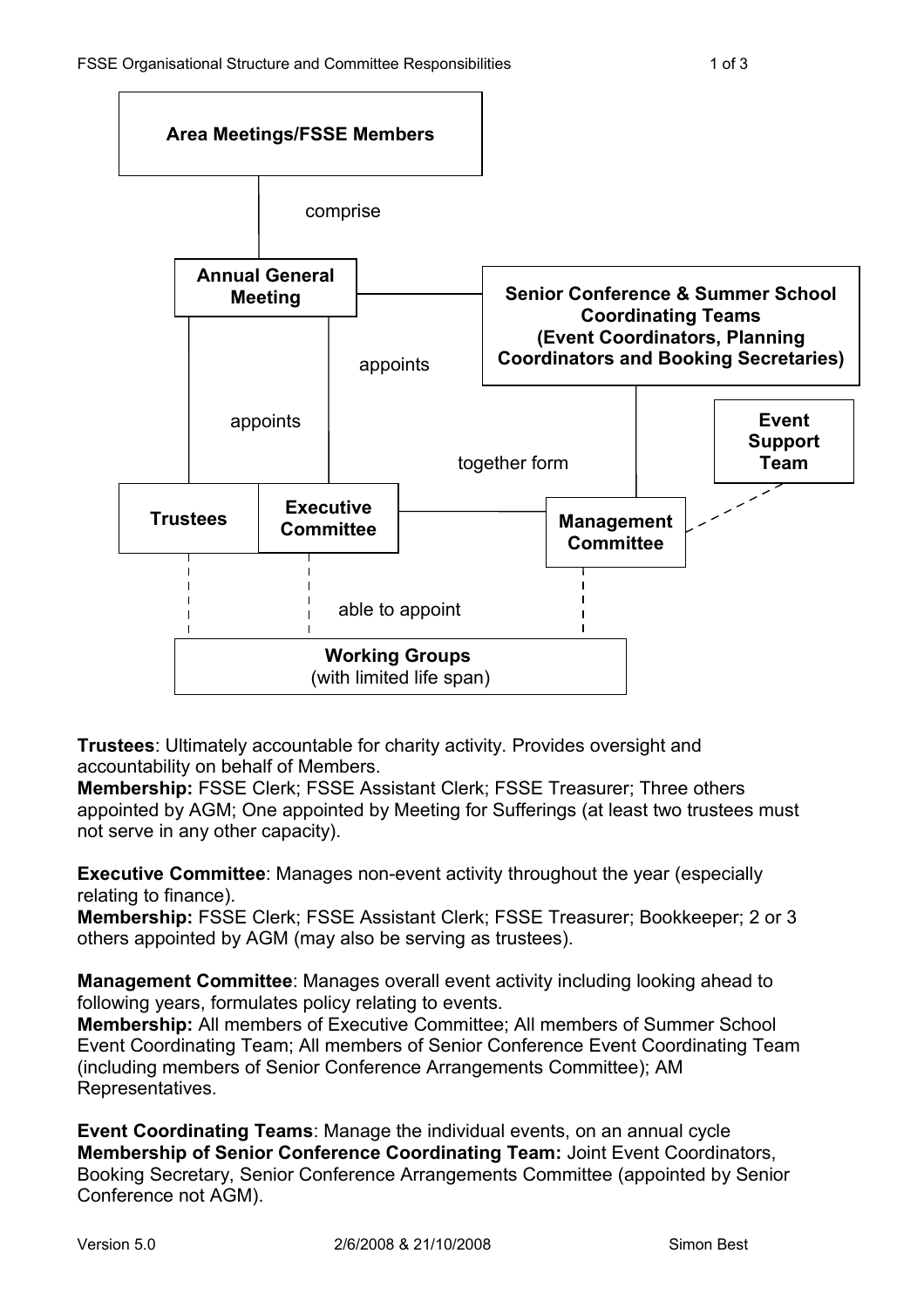**Membership of Summer School Coordinating Team**: Joint Event Coordinators; Joint Planning Coordinators; Booking Secretary

## **Responsibilities of Area Meeting Representatives/Correspondents**

- (a) To ensure that information relating to events is provided to eligible young people in their Area Meeting, particularly to those who haven't previously attended FSSE events/become eligible to attend events.
- (b) To assist young Friends from their Area Meeting is accessing bursaries and to support their participation in FSSE activities.
- (c) To attend the Annual General Meeting

### **Responsibilities of a Members' Meeting (including Annual General Meeting - AGM):**

- (a) ensure that a Quaker ethos is maintained during FSSE events and activities
- (b) to receive at the AGM a report from the Trustees (this would be equivalent to the Annual Report and Accounts but this could be before the accounts are approved by the trustees)
- (c) appoint Trustees, Executive Committee, Event Coordinators, Planning Coordinators and Booking Secretaries and other roles as appropriate
- (d) agree the membership of FSSE in line with the constitution
- (e) to act as the primary decision making body of FSSE including confirming decisions of the Executive Committee and Management Committee
- (f) where necessary approve, maintain and monitor policies

### **Responsibilities of Trustees:**

- (a) ensure that a Quaker ethos is maintained during FSSE events and activities
- (b) to monitor the work of the executive committee and management committee
- (c) ensure that activities of FSSE are in accordance with the objects of the organisation and to report this to the AGM.
- (d) approve the accounts and annual report
- (e) monitor organisational governance
- (f) ensure compliance with charity law and Charity Commission requirements (including submitting annual report and accounts), with other legislation, and with the constitution.
- (g) maintain a relationship with outside bodies (especially Britain Yearly Meeting)

# **Responsibilities of Executive Committee:**

The Executive Committee would serve the functions currently undertaken by the Finance Committee and some of the functions undertaken by the current Joint Management

Committee. It would meet as necessary, and once a year at least.

- (a) ensure that a Quaker ethos is maintained throughout all events and activities of FSSE
- (b) oversee and approve the budget including setting fee levels (in consultation with Management Committee).
- (c) produce and distribute information
- (d) ensure events are advertised and information is distributed to all member Area **Meetings**
- (e) draw up job descriptions for specific roles within the organisation
- (f) arrange proper insurance cover, including public liability insurance
- (g) fundraise as necessary
- (h) maintain policies on reserves, bursaries and other policies as necessary
- (i) maintain policies on equal opportunities
- (j) produce an agenda for the Annual General Meeting (in consultation with Management Committee and Trustees)